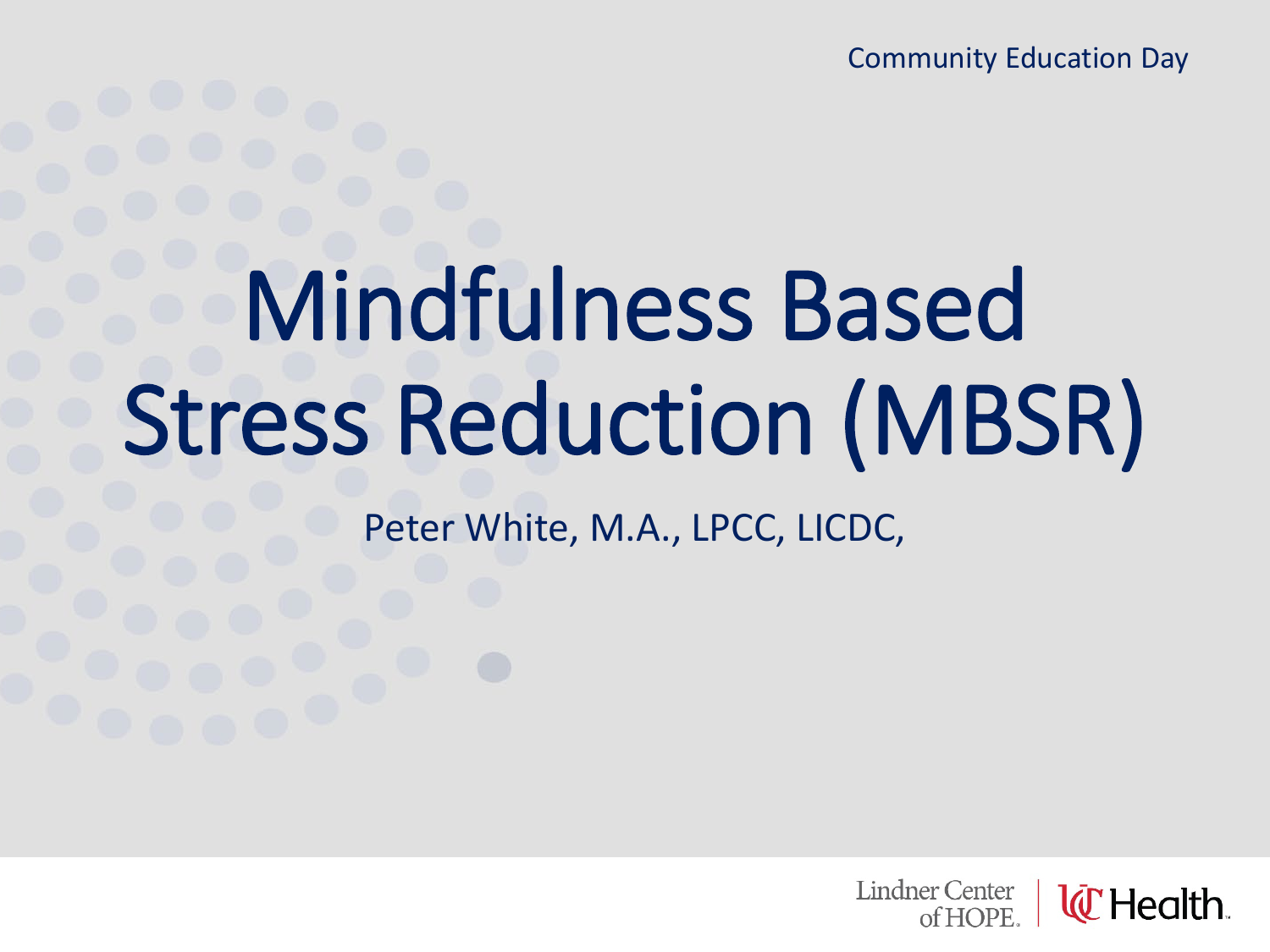# Mindfulness Based Stress Reduction (MBSR)

- An 8 week, evidence-based program offering secular mindfulness training
- Developed by John Kabat-Zinn starting in 1979 at University of Massachusetts Medical Center
- Uses a combination of Body Scan, Mindful Movement (Yoga), and Meditation
- Impressive research history supporting its potential benefits for mind and body

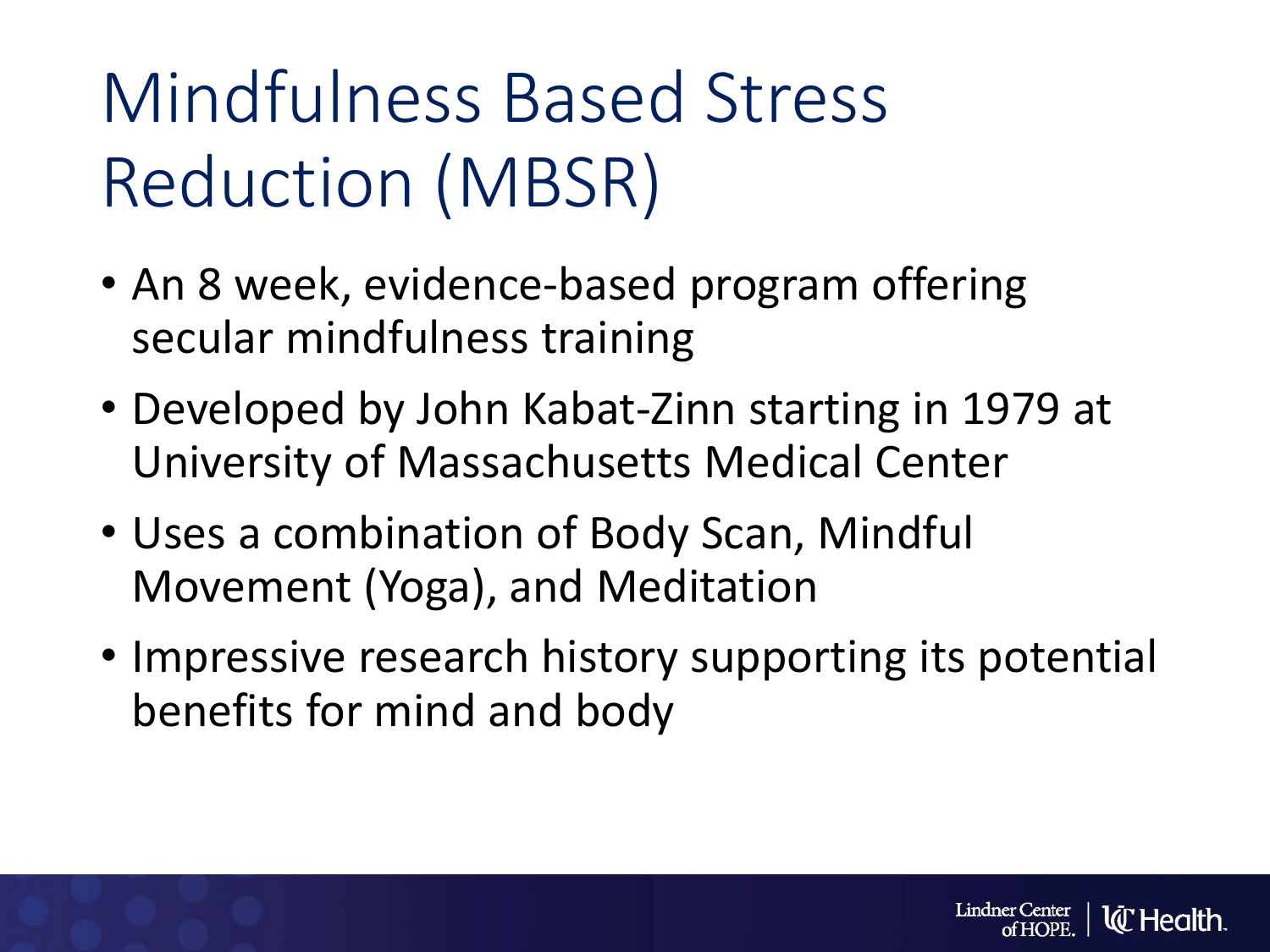### Mindfulness

- Intentional awareness of the present moment
- Without judgement
- Without attachment
- With kindness

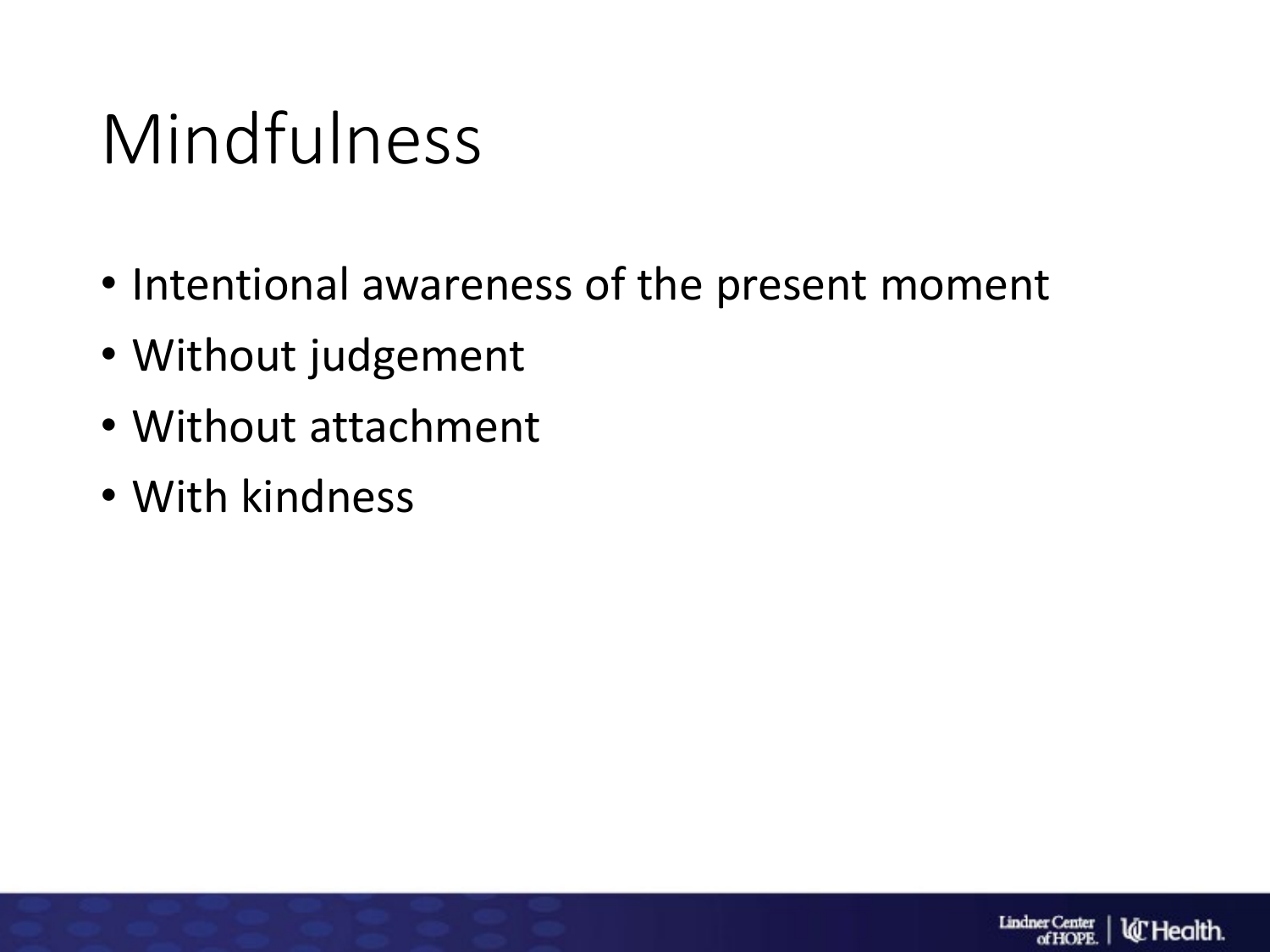### Body Scan

- Sweep through the body with the mind
- Bring an affectionate, openhearted, attention to its various regions
- Be open to the give-and-take in the reciprocity between sensations themselves and our awareness of them.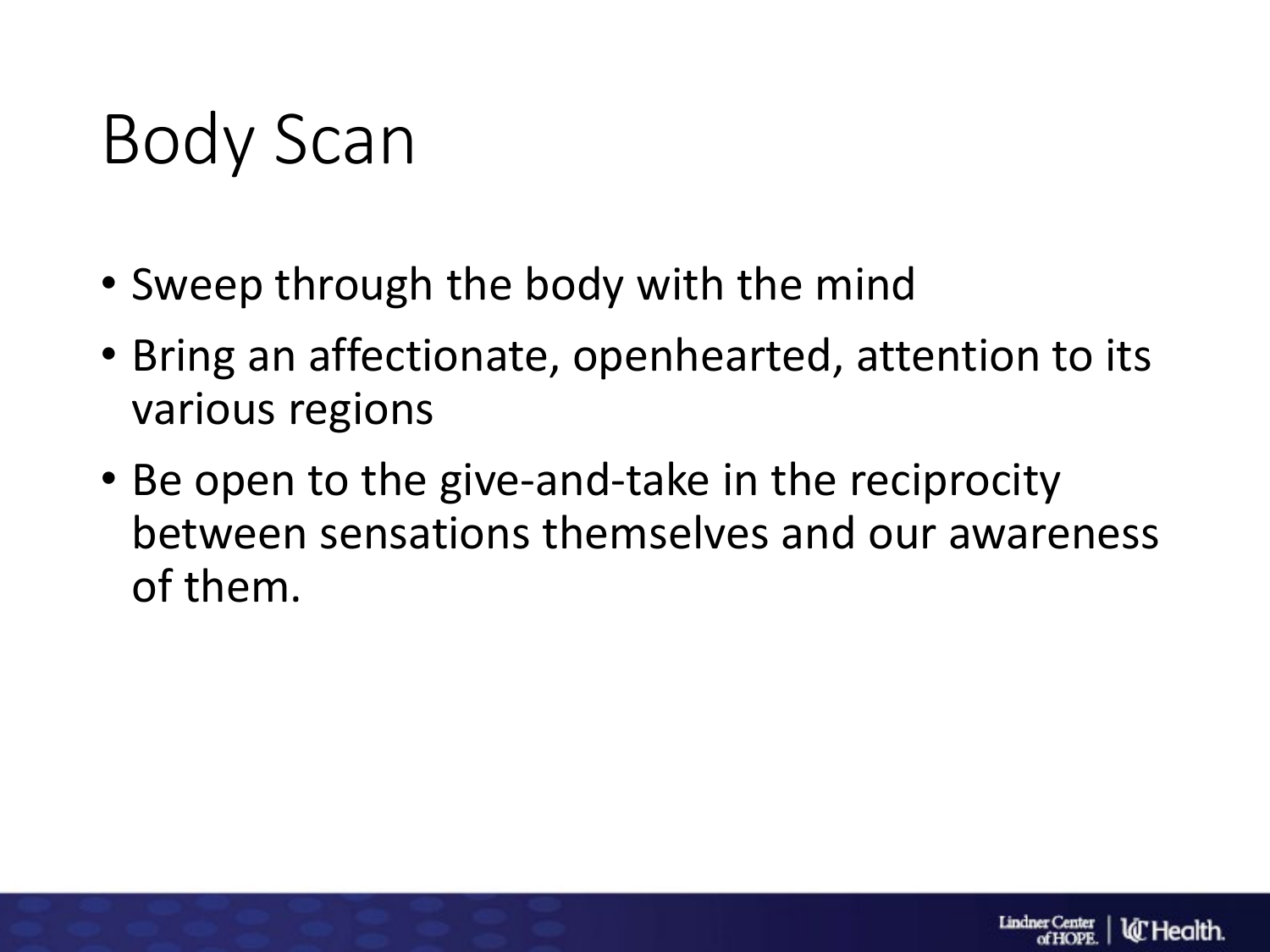# You are doing mindfulness correctly if…

- You are distracted
- You are still distracted
- You find it a challenge to defuse judgement
- You notice moments of noticing the here and now
- You experience both the unpleasant and the pleasant in the here and now
- You kindly celebrate noticing the here and now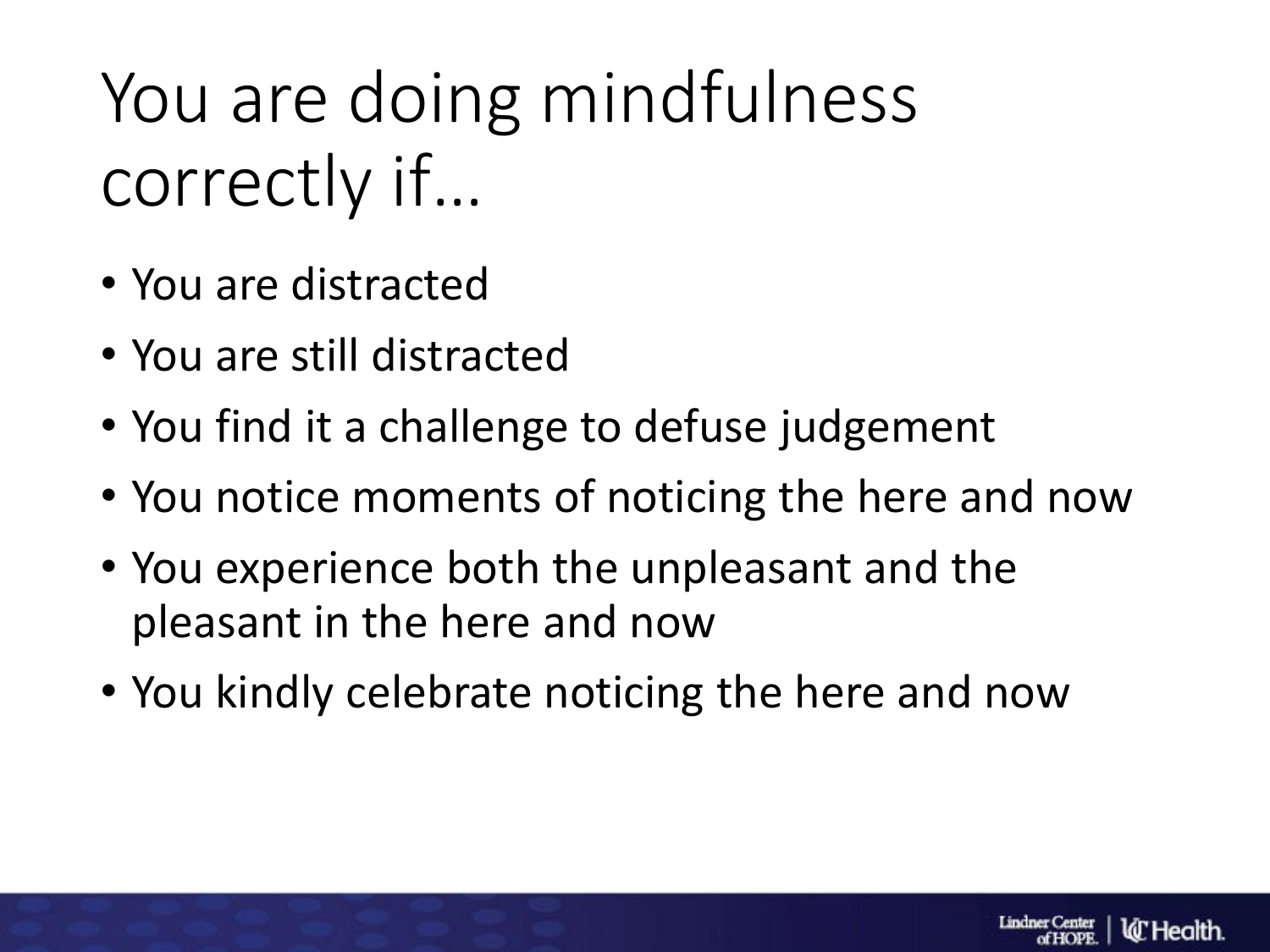# Mindful Movement (Yoga)

- Move and adopt postures intentionally
- Pay full attention from moment to moment
- Explore the boundary of what your body can do, and where and when your body is at a limit
- Honor with nonjudgement your body's limits at all times
- Celebrate the ability to both move and notice your body's constant dynamic force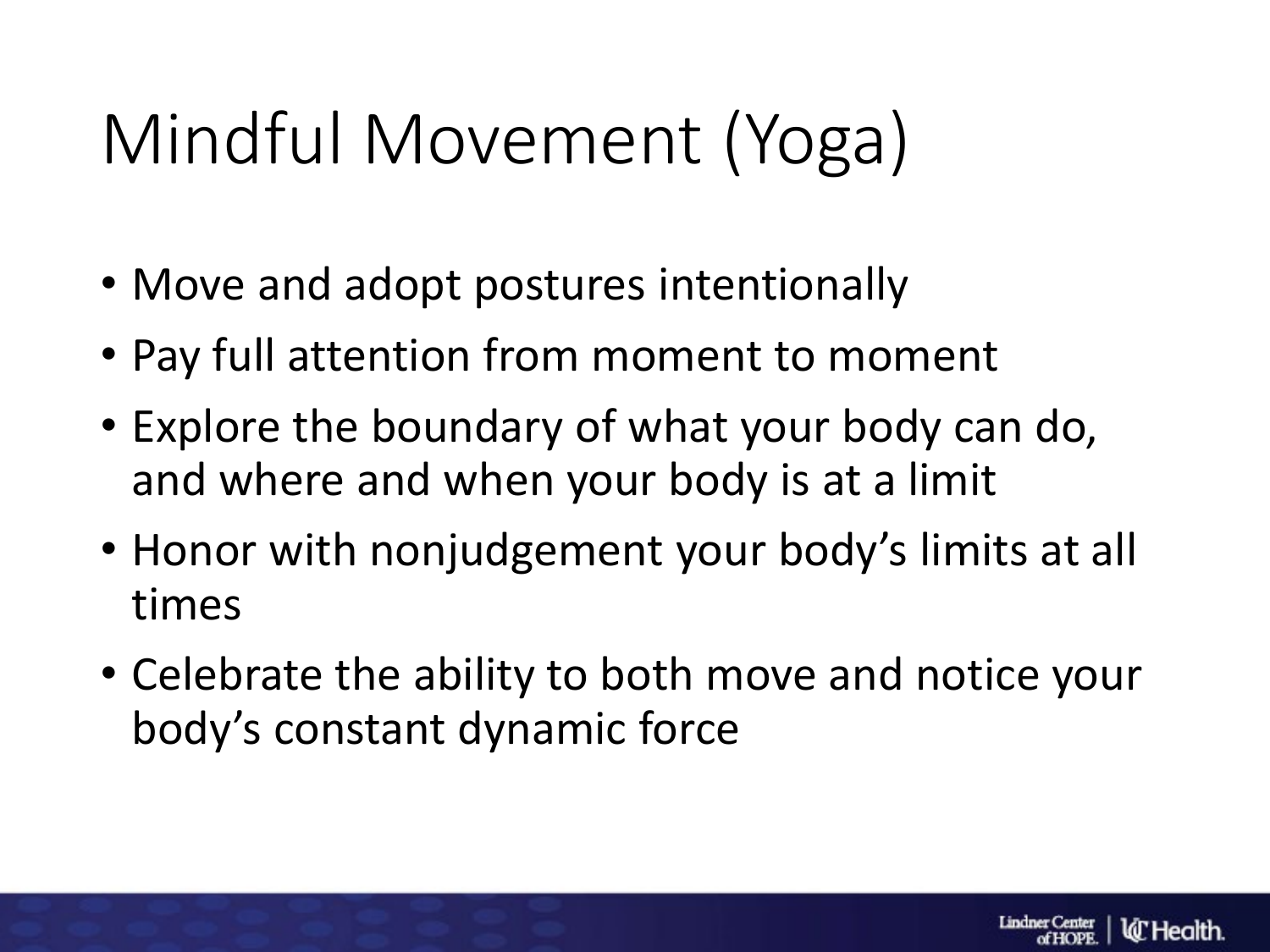#### Meditation

- Adopt an alert and relaxed body posture
- Reside with calm acceptance in the present without trying to fill it with anything
- Bring attention to breathing. Feel it come in, feel it go out
- Observe the impulse to get up or the thoughts that come into the mind
- It's very simple, but it is often not easy